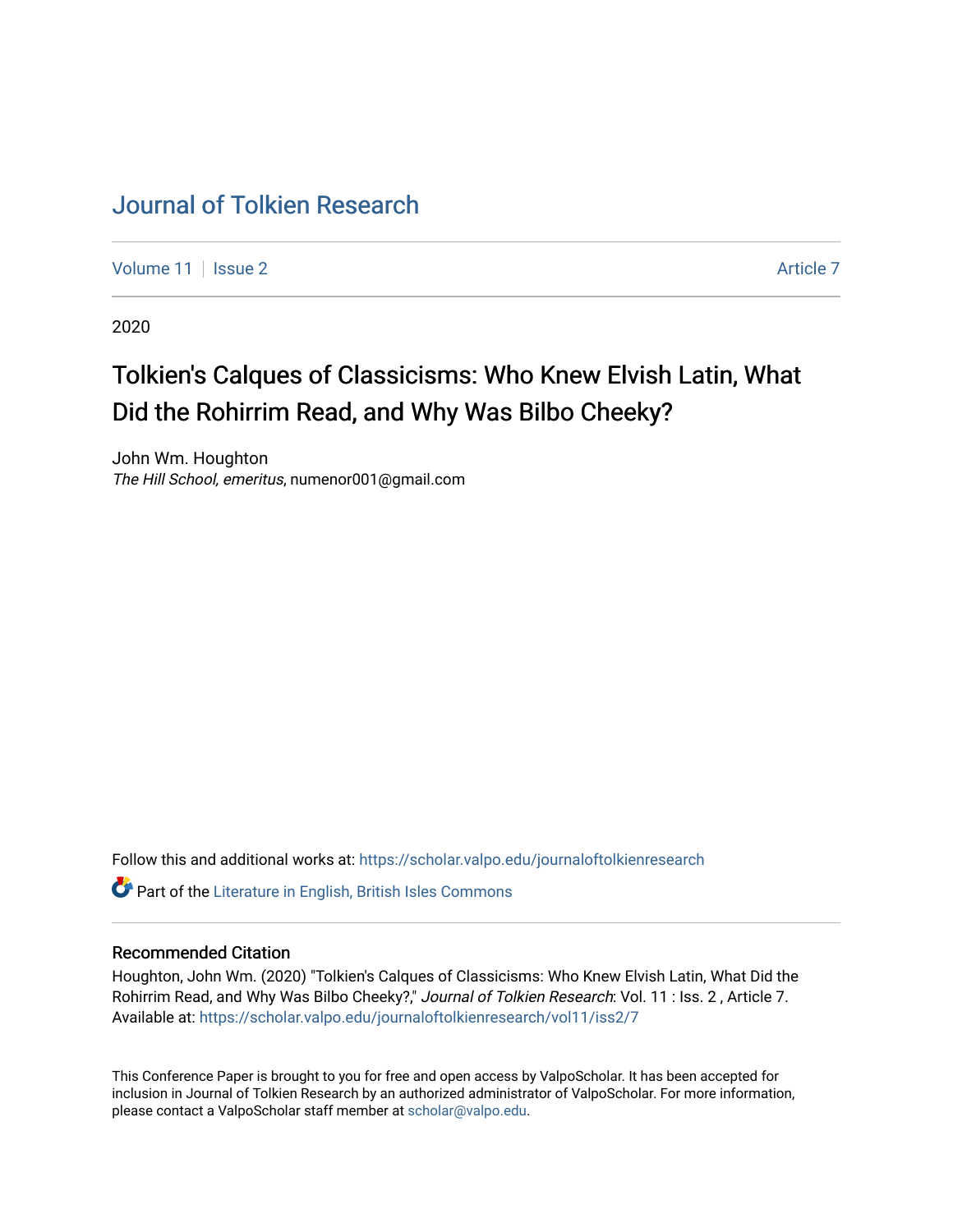### Tolkien's Calques of Classicisms: Who Knew Elvish Latin, What Did the Rohirrim Read, and Why Was Bilbo Cheeky?

#### Cover Page Footnote

I am indebted to Dr. Christopher Vaccaro for the invitation to deliver this address, and to him and Prof. John Holmes for comments on earlier drafts.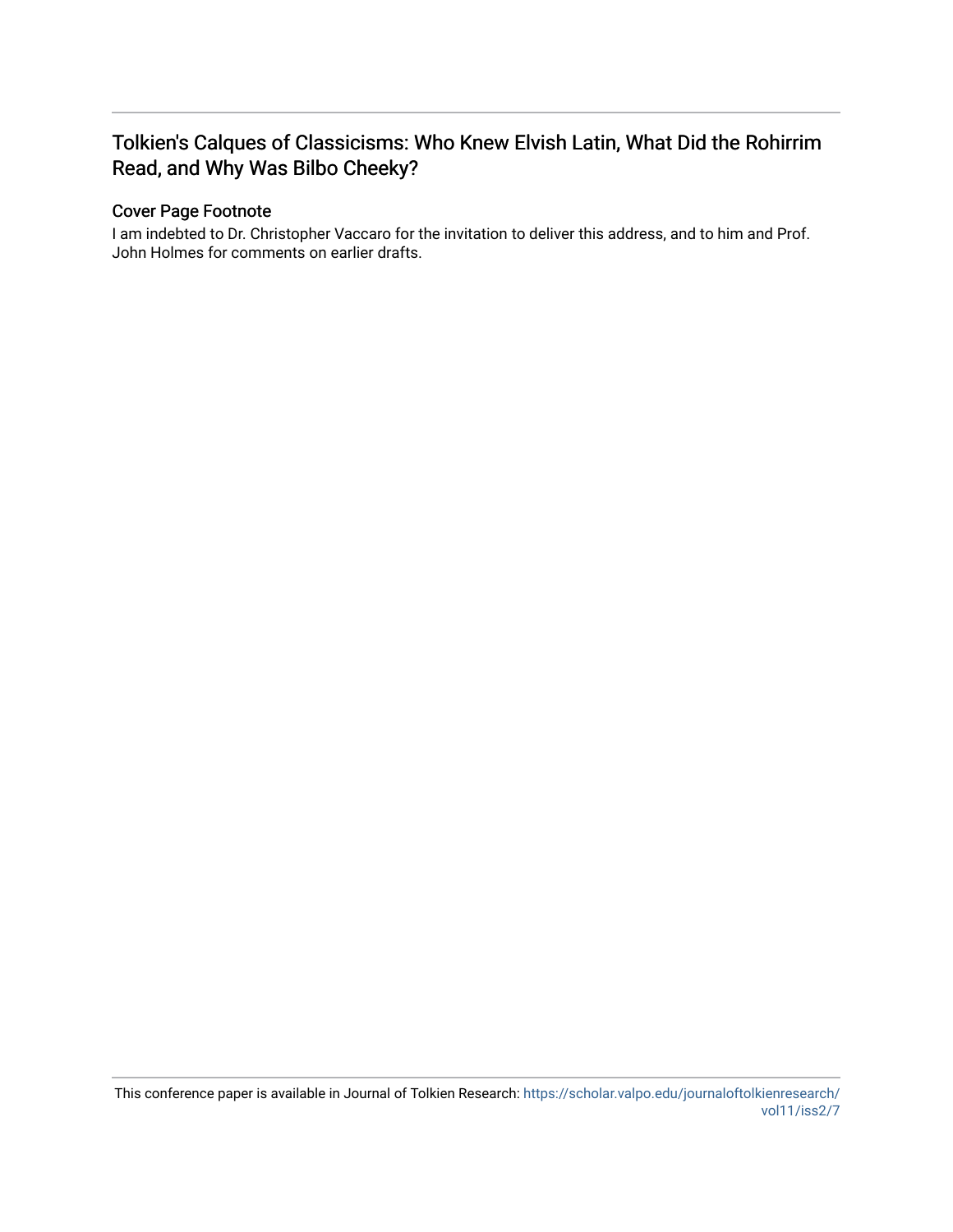"Classicism" as a term of literary criticism is, ironically, an invention of the Romantics. Samuel Johnson's 1755 *Dictionary* has: Class (n. s.), *to* Class (v. a.), Classical and Classick (adj.), and Classick (n.)--but for "classicism," you may look in vain (p. 385). *Romanticism* first shows up in 1803, but Classicism not until 1830 (Harper, "Romanticism," "Classicism"). This curious order reflects, I think, the fact that Johnson, Pope, Dryden and the other Augustans did not see themselves as practicing some distinct school of literary composition. On their own understanding of things, they were, simply, endeavoring to write—or, to put a somewhat finer point on it, to write *well*. One of the student body leaders during my time at The Hill School used to urge his peers on by saying, "Stay classy, Hill!"--and that was the Augustans' project in a nutshell: to stay classy.

"Classy," a word which itself dates back as far as 1891, and "class," and "classic," and "classicism," all trace their origins back to the Latin word *classis*, and thus ultimately to the ancient Roman militia in the legendary times of the kings. *Classis* is related to a verb meaning to call, from a PIE root which lies behind modern words as different as "acclaim," "calendar," and "eclair" (Harper, "\*kele"): and the idiom is the same one we use today, when we talk of "calling out the militia." So the *classis* is at root the adult male population of Rome called out as its army, but more specifically one of six *subdivisions* of that Roman populace. Later on, in the Republic, certain forms of legislation, and the more important elections, could take place only in a body called the *Comitia Centuriata*, the Centuriate Assembly. This assembly *also* followed the militia model, as the "centuries" from which it took its name correspond roughly to "companies" in a modern army, and (subject to various reorganizations) the 193 centuries themselves were again organized into *classes* from the patricians among the officers all the way down to the unarmed supporting troops: $<sup>1</sup>$  Each century got one vote, starting from the top</sup> and working down, and once 97 centuries had voted for or against something, the polling stopped. Thus the officers' opinions would always be heard on any question, while the unarmed hangers-on would rarely get to vote at all. The Latin adjective *classicus*, then, even in Roman times, already meant, whether literally or metaphorically, to be upper-class in the sociological sense, to belong to one of the wealthy centuries that got to vote first, and that always got its opinion heard.

Thus English authors who described Homer and Virgil as "classic" were implicitly picturing the ancient authors as patricians who would always get the first vote in the great Centuriate Assembly of the arts, and themselves as members of one of the lower centuries—if not, perhaps, quite at the bottom end amongst the literary equivalent of cooks and mule-hostlers. And, just to underline the point, the very act of adopting a Latin term for this privileging of Latin and Greek authors is *itself* a minor instance of what the Romantics would later label classicism.

So, then, in the narrow sense, "Tolkien's classicism" would refer to his adoption of antique authors and their works as models and standards. We've been seeing some very interesting work on that topic over the last few years, including two sessions I myself organized at the International Medieval Congress at Western Michigan University; the first four essays in *Tolkien and the Classics*, edited by Roberto Arduini, Giampolo Canzonieri, and Dr. Claudo A. Testi; several chapters in *Tolkien and the Classical World*, edited by Dr. Hamish Williams, and a forthcoming collection of essays on *Echoes of Ancient Greek Literature in J.R.R. Tolkien's Work,* edited by Dr. Dimitra Fimi and Dimitris Kolovos. I anticipate that we'll have even more insights in this area from the papers we are hearing today. With Dr. Vaccaro's permission, however, I would like to press a bit further afield in my own remarks, building on Dr. Fimi's discussion of "Middle-earth Sociolinguistics" in Chapter Three of her 2005 dissertation, *The Creative Uses of Scholarly Knowledge in the Writing of J. R. R. Tolkien* (pp. 191-195) and, less

<sup>1</sup> In the officer *classis*, 18 centuries, of which the first six were reserved exclusively for patricians; 170 centuries divided between five classes of enlisted men; and 5 centuries for the support *classis*. See Taylor, "Centuriate Assembly."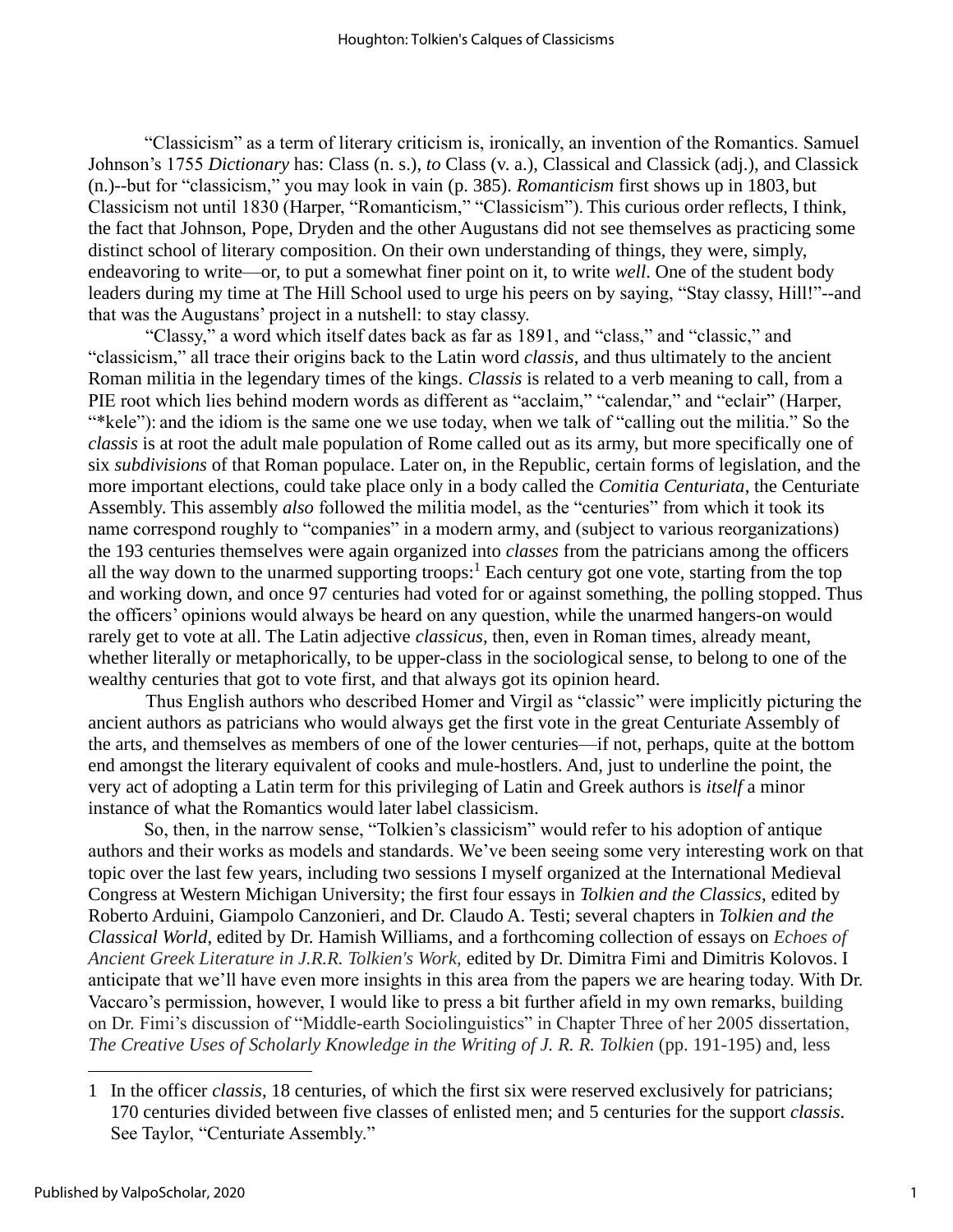directly, on Dr. Sandra Bailif Straubhaar's "Myth, Late Roman History, and Multiculturalism in Tolkien's Middle-earth," an essay originally given at a Kalamazoo session on "Tolkien and the Classical" in 2002.

If we follow what I take to be modern practice and expand our definition of "classicism" to include not only the specific adoption of Greeks and Romans as the models for "classy" art, but, more generally, *the acceptance of the art of some earlier period of one's own or another culture as exemplary*  for one's own artistic creation,<sup>2</sup> then it seems to me, first, that we can find, *within* Tolkien's invented world, suggestions of the presence and absence of fictive classicism and, second, that these calques of Primary World classicism are made more complex by the existence within the *legendarium* of the allbut-immortal elves. Virgil himself might have seemed cheeky if not only deep-browed Homer but also pious Aeneas and wily Ulysses had still been available to comment on his work.

I should make one procedural comment as I begin. Though I've defined classicism in terms of art, we don't have all that many examples of literature from the various cultures of Middle-earth, so I propose to consider language use as a proxy. This seems to me to be reasonable: in the Primary World, at least, I think we would find a high correlation between use of Latin, on the one hand, and vernacular emulation of Latin models, on the other.

#### I. The Hobbits

"Cheeky," of course, is what Bilbo Baggins says that Strider has said about his poem, " Eärendil was a mariner"—or, at least, about the prospect of Bilbo's reciting it in the home of Eärendil's son (also, as we know, Strider's own 62-times-great uncle and prospective father-in-law).<sup>3</sup> In this, the Hobbits are, as usual, anachronistic (Harper notes, *s.v.*, that "cheek" as a synonym for insolence dates from 1840).

The exemplars for hobbit classicism are the elves: though *perhaps* 'classicism' is too strong in this case, as the level of knowledge of Sindarin and Quenya in the Shire (much less artistic emulation of literature in those languages) seems to be roughly like the knowledge of Latin in Victorian Britain or perhaps even in our own day.

Before we get back to Bilbo, who is something of a special case, consider the situation of Frodo. We see that Frodo knows some polite words and phrases, such as Quenya "Elen síla lúmenn' omentielvo!" (*FR*, I, III, p. 94), but his Elvish education has its gaps. We are told, for instance, that he understood little of the poetry he heard in Elrond's hall,<sup>4</sup> and that the Silvan-accented Sindarin of Lothlorien, along with "his own limited acquaintance with Sindarin" confused him (*RK*, F, p. 1161n1).

Sometimes these gaps have serious consequences for Frodo. To take a modern parallel, all of us could manage the slightly unfamiliar words "caniform" and "feliform," for things in the shape of our faithful household companions—possibly even "leporiform," if, like one of my good friends, we happen to have an interest in bunnies. But I had occasion a few years back, in writing for the *Tolkien Encyclopedia*, to use "araneiform," and I don't imagine that most of carry *araneus*, the Latin word for "spider," around in our heads—so perhaps we should not be too quick to blame Frodo for not seeing

<sup>2</sup> I am conscious that under this expanded definition there is a prominent strain of Classicism within Romanticism itself.

<sup>3</sup> "[ . . .] he obviously thought the whole thing rather above my head, and he said that if I had the cheek to make verses about Eärendil in the house of Elrond, it was my affair." (*FR*, II, I, pp. 253-4)

<sup>4</sup> "At first the beauty of the melodies and of the interwoven words in elven-tongues, even though he understood them little, held him in a spell, as soon as he began to attend to them." (*FR*, II, I, pp. 249-250).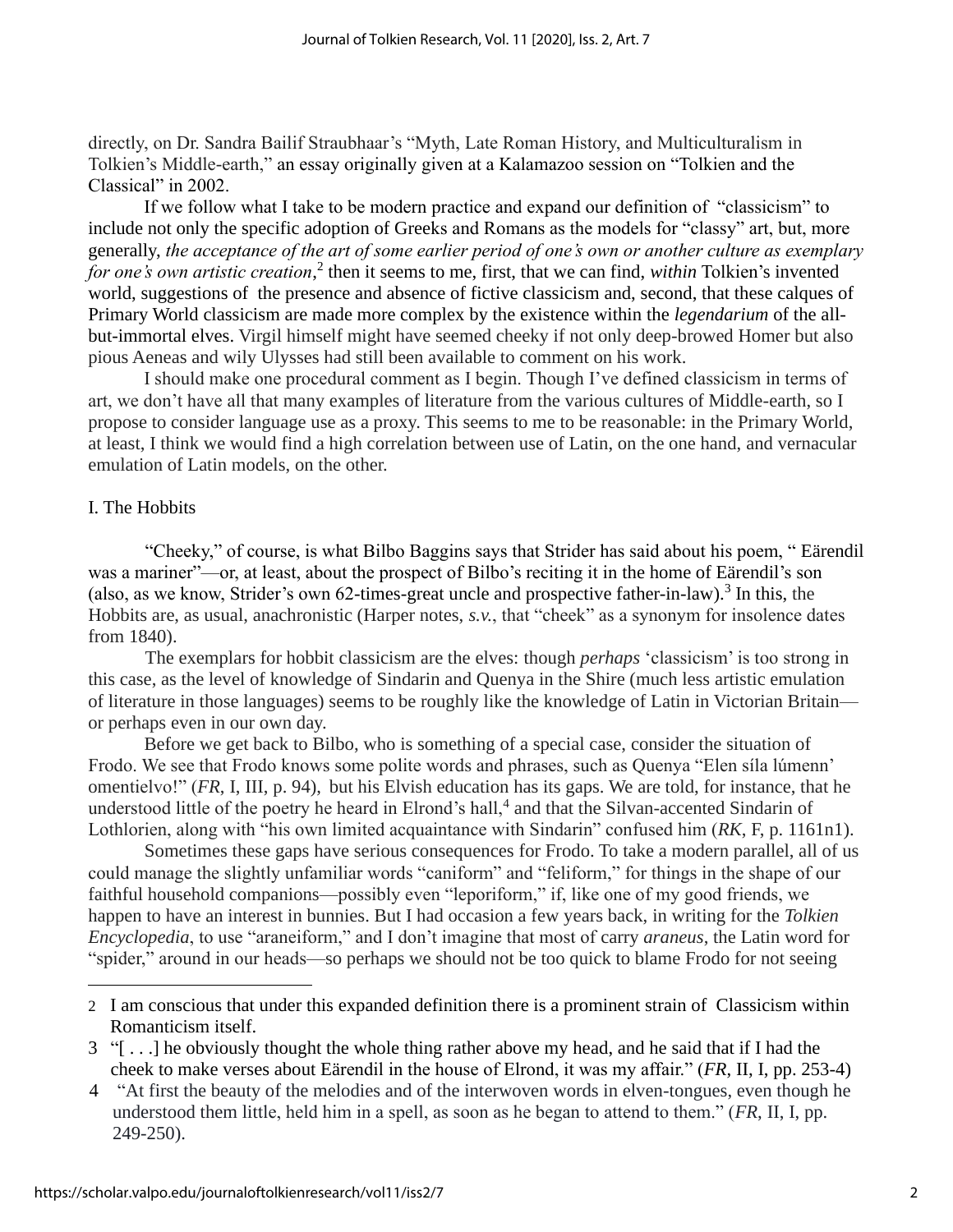the inherent menace of Cirith Ungol, Sindarin for "Spider Pass."

Samwise Gamgee, of course, is regularly depicted as less-well-educated than Frodo—he knows little or no Elvish at the start of his adventures. He does, though, know *about* elves, and, indeed, knows and recites part of a poem, "The Fall of Gil-Galad," as translated from the Elvish by Bilbo. In this, he is rather like an English schoolboy who has memorized the opening of Dryden's—or perhaps William Morris's—translated *Aeneid.* <sup>5</sup> Though the analogy isn't as close, Sam's actual performance *feels* to me a bit more like a recitation of "Horatius at the Bridge," or one of the other poems from Lord Macaulay's *Lays of Ancient Rome* (a book which Tolkien not only read but imitated, as has often been pointed out, most recently by Prof. Shippey<sup>6</sup>). There is, of course, a significant difference between Dryden or Morris, on the one hand, and Macaulay, on the other: the former are making real translations of a classical text, whereas Macaulay, like a good philologist, is writing asterisk poetry, reconstructing the lost verse that the Romans *ought* to have preserved. In Sam's recitation text, Bilbo takes the translator role—but in "Eärendil was a mariner," he is pure philologist.

But this brings us for the first time to the complicating factor of the Elvish longaevity: it seems as though there would have been relatively little room for Bilbo, as a hobbit Macaulay, to fill in literary gaps with asterisk poetry when not only all the past elvish *poets* but also all but one of their *subjects* were either still alive or in the Halls of Mandos awaiting reincarnation. Surely, over the course of scores of millenia, even *Elves* must have lost track of *some* things: but their perduring lives don't lead us to imagine them, like Tolkien's friend R. W. Chambers, lamenting the lost lays "chanted at the feasts of Gothic and Burgundian, Frankish and Lombard, Danish and Anglian, chiefs" (Chambers, p.  $2^7$ ). But this is a point to which we will return.

#### II. The Rohirrim<sup>8</sup>

In a speech which (as Straubhaar points out) paraphrases Tacitus, Aragorn, who had served King Thengel of Rohan (r. TA 2953-2980) incognito, says that the Rohirrim are "wise but unlearned, writing no books but singing many songs, after the manner of the children of Men before the Dark Years"<sup>9</sup>. Faramir, speaking to Frodo and Sam, says at more length:

Of our lore and manners they have learned what they would, and their lords speak our speech at need; yet for the most part they hold by the ways of their own fathers and to their own memories, and they speak among themselves their own North tongue. [ . . . ] Yet now, if the Rohirrim are grown in some ways more like

- 8 In this section, I consider much of the same territory as Juliette Harrisson's '"Escape and Consolation": Gondor as the Ancient Mediterranean and Rohan as the Germanic World in *The Lord of the Rings*' (Williams, p. 329-348): I believe, however, that I am pursuing a different argument, based on narrower equivalences for both Gondor and Rohan.
- 9 *TT*, II, ii, p. 451; the Tacitus parallel is from *de Origine et Situ Germanorum* 2.3: "Celebrant *carminibus antiquis, quod unum apud illos memoriae et annalium genus est*, Tuistonem deum terra editum. [In their *ancient songs, their only form of recorded history* the Germans celebrate the earthborn god, Tuisto.] (emphasis added)" (Straubhaar, p. 103, citing the translation by H. Mattingly).

<sup>5</sup> I suppose that Dryden was more popular than Morris, whose translation apparently has various inaccuracies (*see* Riddehough, "William Morris's Translation").

<sup>6</sup> "William Morris," p. 234.

<sup>7</sup> An earlier part of this paragraph is cited by Shippey, *Road*, p. 21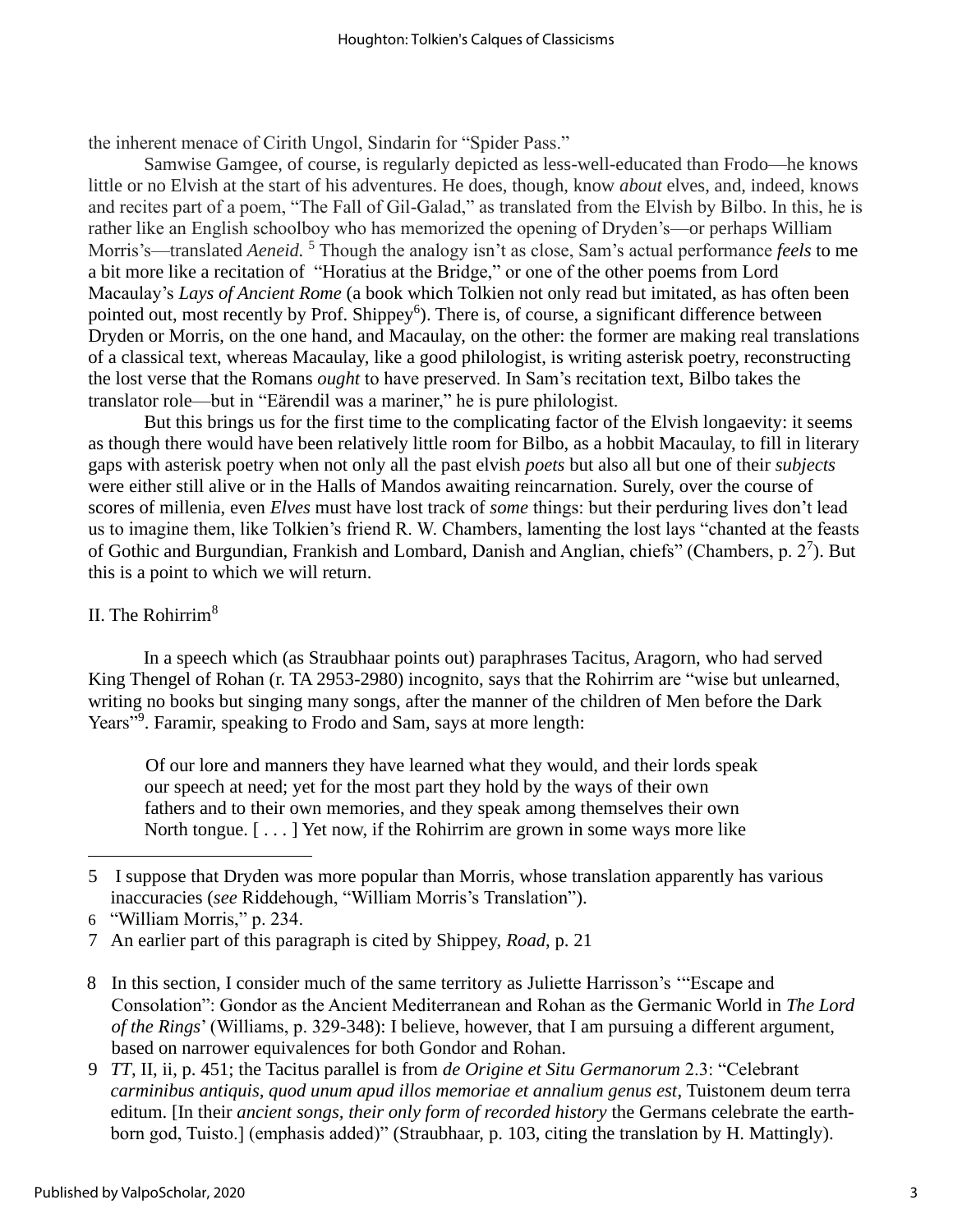to us, enhanced in arts and gentleness, we too have become more like to them" (*TT*, VI, V, p. 678)

Finally, we are told, in Appendix A, that during the reign of Thengel, the "speech of Gondor" (presumably Westron and/or Sindarin<sup>10</sup>) was used in the royal household. That fact in itself might suggest the possibility of courtly poetry in Gondorian form, but the notice is notably backhanded: "he proved a good and wise king, though the speech of Gondor was used in his house, and not all men thought that good" (*RK*, A, p. 1106). These three comments are not much evidence, but they seem to point away from classicism among the Rohirrim.

Tolkien notoriously depicts the Rohirrim with a sort of cultural short hand, rendering their language by Mercian and modeling the protocol of Theoden's doorwards on those depicted in *Beowulf*. At the same time, Tolkien works to prevent pushing this association too far, writing in Appendix F:

This linguistic procedure does not imply that the Rohirrim closely resembled the ancient English otherwise, in culture or art, in weapons or modes of warfare, except in a general way due to their circumstances: a simpler and more primitive people living in contact with a higher and more venerable culture, and occupying lands that had once been part of its domain  $[RK, F, p. 1170n1]$ .<sup>11</sup>

But, for me, the exception in this caution raises a question of its own about the absence of classicism in Rohan, the question of time scale. Tolkien sets up a general analogy: the Rohirrim are to the Gondorians as the "ancient English" are to—well, to what? He must surely mean Rome, the only culture of whose domain Britain had once been part: but then the period of direct contact would be less than 40 years—the traditional date of the *Adventus Saxonum* was A.D. 449, while the Emperor Zeno recognized barbarian control of the western empire in 480, and Clovis the Frank conquered the surviving Roman enclave of Soissons in 486. In addition to this short span of direct contact, the ancient English interacted to some degree with elements of Roman culture through architectural remains ("eald enta geweorc"), through the Romanized British, and through Roman survivals in the Frankish and Gothic realms. Yet all these things taken together seem to have done relatively little to pull the ancient English toward Roman culture, and to that degree the non-classicizing situation of the Rohirrim seems parallel to theirs.

So, no problem so far. *But,* after this early non-start, ancient English culture did in fact come to be *highly* Romanized, and in that sense classicist, in writing, music, art and architecture. Let me cite two famous examples. The first is Benedict Biscop (c.  $628-690$ ), the  $7<sup>th</sup>$  Century founder of the twin monasteries of St. Peter and St. Paul at Wearmouth and Jarrow in Northumbria, who not only built his churches in the Roman style, but made five trips to Rome itself, equipping the monastic library with ancient manuscripts including (probably) a Bible that had once been in the library of Cassiodorus, Master of the Offices to Theoderic, the Gothic king who became Dietrich von Bern after a few years in

<sup>10</sup> "[ . . .] at the time of the War of the Ring the Elven tongue [*sc.* Sindarin] was known only to a small part of the peoples of Gondor, and spoken daily by fewer. These dwelt mostly in Minas Tirith and the townlands adjacent, and in the land of the tributary princes of Dol Amroth" (*RK*, F, p. 1163). Thengel's queen Morwen was from Lossarnach, arguably one of the "townlands adjacent."

<sup>11</sup> I take it that Tolkien means the comparison here to be internal—that is, I think he is saying that the Rohirrim were simpler than the Gondorians, not simpler than the ancient English, and that the Gondorians were higher and more venerable than the ancient English, not higher and more venerable than medieval Rome (though the latter might also be true).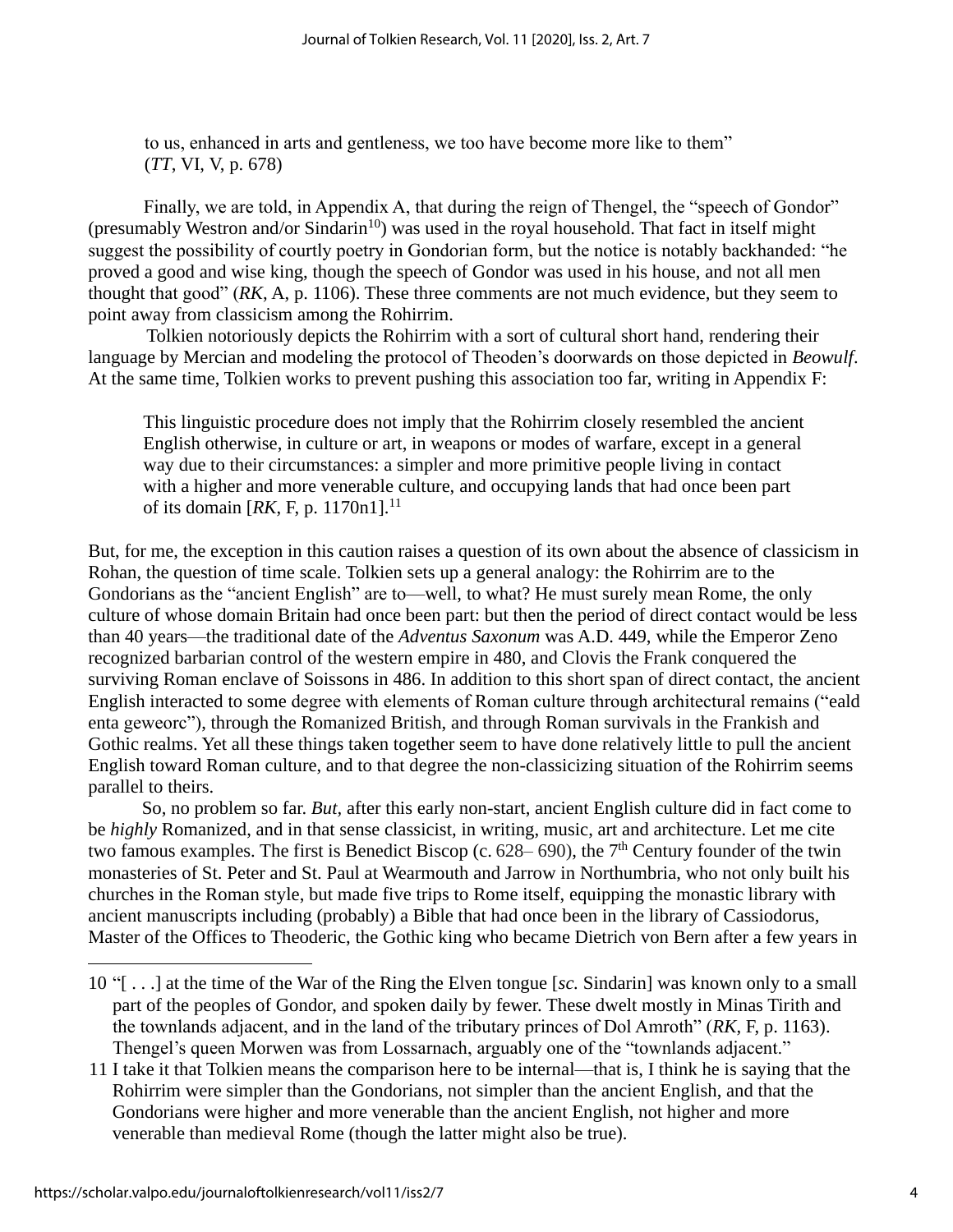"the cauldron of story."<sup>12</sup> My second example is Alcuin of York ( $\sim$ 735-804), who, having been invited to Aachen by Charlemagne as schoolmaster to the royal family, became a major figure in the late-8thcentury classicizing movement we call the Carolingian Renaissance. An early life tells us that Alcuin was a reader of Virgil even in childhood, though as an adult he recommended the Song of Songs in preference to the "lies of Maro." 13

The classicizing spirit that Benedict and Alcuin represent did not come from their culture's brief encounter with the dying Empire: it was, rather, *Papal* Rome that had this transformative influence on the ancient English. But when it happened, it happened quickly. Saint Augustine of Canterbury and his missionaries arrived in Kent from Italy in 597, so it was only about 75 years from them to the intensely Romaiophile Abbot Benedict.

Whether we consider the length of the early period of relatively non-transformative direct Anglo-Saxon contact with the Western Empire or that of the later period of radically-transformative evangelization from Rome, the elapsed time in the primary world is far shorter than what Tolkien depicts in the *Lord of the Rings*. Appendix B tells us that from the Oath of Eorl to the day when Aragorn remarks on the culture of Rohan is 509 years (T.A. 2510-3019), and, in the main narrative, Legolas, on the way to Edoras, remarks that "red leaves have fallen in Mirkwood" five hundred times since the building of the Golden Hall (*TT*, III,VI, p. 529). These five centuries are more than ten times the minimally influential period of direct contact, almost seven times the span between the revolutionary arrival of Augustine and the founding of Wearmouth and Jarrow. Indeed, in the primary world, 509 years from the traditional *Adventus* would take us all the way to the late tenth century reign of King Edgar the Peacable (943-975, r. 959-975). That strikes me as rather a long time for the Rohirrim to remain a people whose only art is their native song. Moreover, just to make the situation more improbable, over this extraordinarily long period, the Rohirrim are by no means isolationist: they occupy Gondorian spaces such as Helm's Deep, fight alongside the Gondorians<sup>14</sup>, and even intermarry with them  $15$ 

Having gone to so much trouble to sketch this improbability, however, I have finally to say that I think it is simply a given of the plot, as inexplicable in Primary World terms as taters or Long-bottom Leaf. While it seems to *me* that Rohirric culture certainly *ought* to have displayed at least some highstatus Gondorian borrowing, if not full-fledged classicism, over the course of half a millenium, it simply didn't, and that's that.16

III. The Númenoreans

On the other hand, the Númenoreans and their Arnorian and Gondorian successors developed a

16 It could be argued, of course, that the very stability of Rohirric culture constitutes a *sort* of classicism of its own.

<sup>12</sup> Some months after first writing this comment about Theoderic, I discovered that my friend Prof. John Holmes had written virtually the same thing while discussing Cassiodorus's more famous predecessor in the position, Boethius, in an excellent essay (also touching on Tolkien and classicism) published in 2005 (Holmes, p. 45).

<sup>13</sup> Cf. Long, "The Attitude Of Alcuin Toward Vergil." For recent reflections on the use of Vergil in medieval schools, *see* Chapter One, "Memory, Emotion and the Death of Queen," in Woods, *Weeping for Dido*.

<sup>14</sup> E.g. at the Crossings of Poros, in T.A. 2885

<sup>15</sup> Cf. Thengel—though his marriage does lead to the adoption of Westron (or Sindarin) mentioned earlier.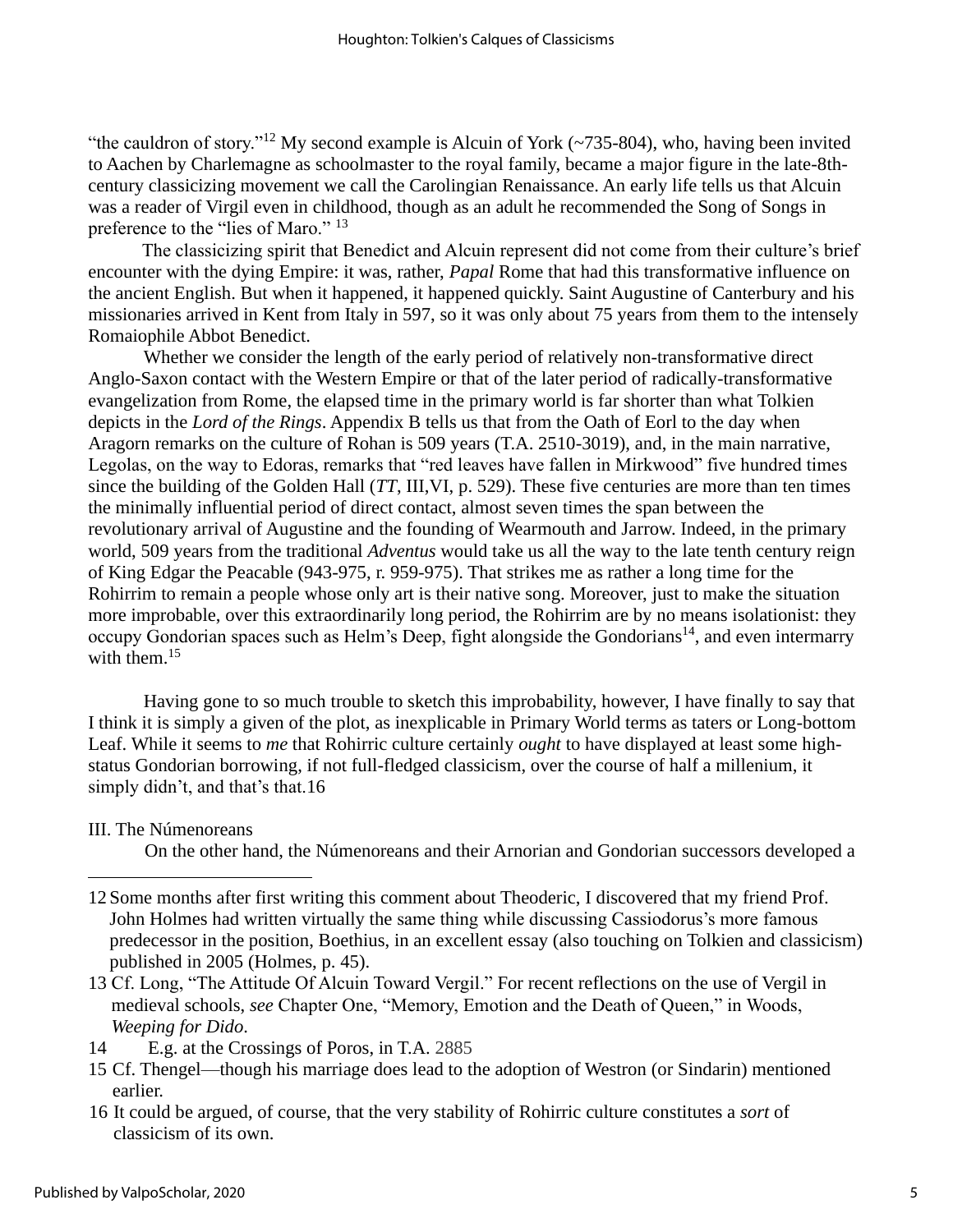culture as indebted to the Eldar as ever Dr. Johnson was to Greece and Rome. Being descended from the Three Houses of the Edain—that is to say, the Men who had been closely allied with the Noldor during the War against Morgoth—they gave the Noldorin tongue high status. Tolkien writes in the *Akallabêth*:

the lore-masters among them learned also the High Eldarin tongue of the Blessed Realm, in which much story and song was preserved from the beginning of the world; and they made letters and scrolls and books, and wrote in them many things of wisdom and wonder in the high tide of their realm [. . . .] So it came to pass that, beside their own names, all the lords of the Númenóreans had also Eldarin names; and the like with the cities and fair places that they founded in Númenor and on the shores of the Hither Lands. $17$ 

#### And again in *Unfinished Tales*

Quenya was not a spoken tongue in Númenor. It was known only to the learned and to the families of high descent, to whom it was taught in their early youth. It was used in official documents intended for preservation, such as the Laws, and the Scroll and the Annals of the Kings  $[\dots]$  and often in more recondite works of lore. It was also largely used in nomenclature: the official names of all places, regions, and geographical features in the land were of Quenya form (though they usually had also local names, generally of the same meaning, in either Sindarin or Adúnaic). The personal names, and especially the official and public names, of all members of the royal house, and of the Line of Elros in general, were given in Quenya form (*UT*, p. 216).

Indeed, the use of Quenya was of such significance that when the Fall of Númenor began in earnest, the most obvious outward sign of the increasing shadow was the accession, in S.A. 2899, of the 19<sup>th</sup> king under the Adûnaic name Ar-Adûnakhor, and his outlawing of both Quenya and Sindarin: but his name was nevertheless entered in the records in Quenya, as Tar-Herunúmen (*S,* p. 267-8).

The founders of Gondor and Arnor were the most elf-friendly of the Númenoreans, and carried the attachment with them to Middle-earth: Elendil the Tall declared his arrival in a Quenya sentence repeated by Aragorn—now using the Quenya regnal name Elessar Telcontar—31 centuries later: "Et Eärello Endorenna utúlien. Sinome maruvan ar Hildinyar tenn' Ambar-metta!" (*RK*, VI, V, p. 1003). Strider also collaborates with Bilbo on the asterisk Eärendil poem, though only to slip in a round-about reference to himself; and, also like Bilbo, he makes at least one verse translation into Westron, though apparently from Sindarin rather than Quenya.<sup>18</sup>

#### IV. The Elves

Tolkien explicitly invokes Latin as an analogue to Quenya. He writes in a letter to Naomi Mitchison: "The archaic language of lore is meant to be a kind of 'Elven-latin,' and by transcribing it

17 *S*, p. 262; Christopher Tolkien says that "High Eldarin" here equals "Quenya," *S*, p. 346

18 Aragorn says that the song of Tinuviel is a translation from "the mode that is called *ann-thennath* among the Elves" (*FR*, I, XI, p. 210). As both "Tinuviel" and "ann-thennath" are Sindarin, it seems legitimate to conclude that Aragorn has in mind a Sindarin original.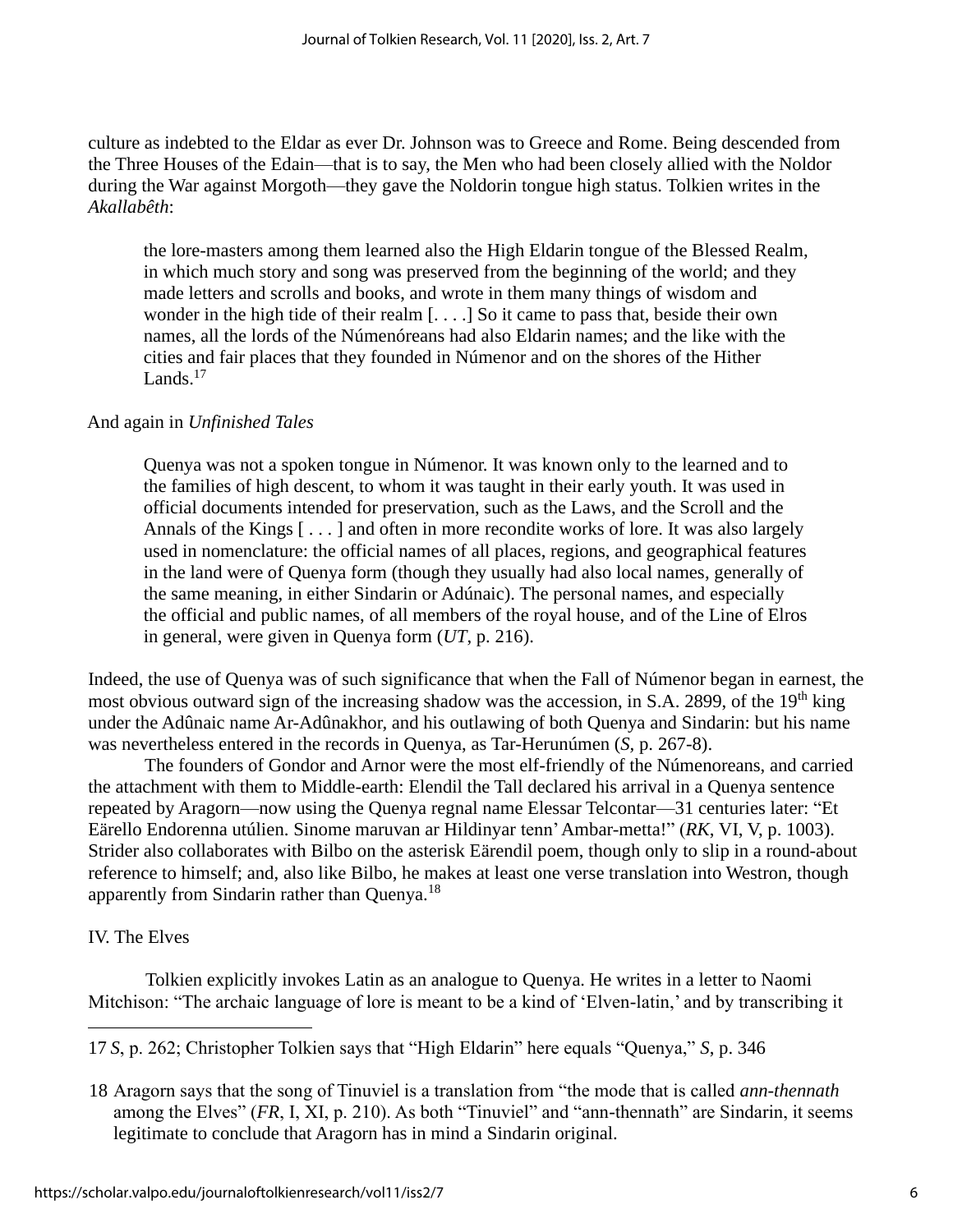into a spelling closely resembling that of Latin [. . .] the similarity to Latin has been increased ocularly" (*L*, p*.* 176). Or, again, in Appendix F:

The High-elven was an ancient tongue of Eldamar beyond the Sea, the first to be recorded in writing. It was no longer a birth-tongue, but had become, as it were, an 'Elven-latin', still used for ceremony, and for high matters of lore and song, by the High Elves, who had returned in exile to Middle-earth at the end of the Fourth Age (pp. 1161- 1162).

Sindarin, then, would seem to be *functionally* a sort of Elven-Italian or Elven-French, clearly related to the older language and widely spoken even by those whose native tongue was something else. (Linguistically, however, the relationship is, Tolkien specifies, like that between *British* [Celtic] and Latin [fn., *L* 219].<sup>19</sup>)

From all of this it follows that, hypothetically, we might see, in Quenya literature, an occasional movement to return to the standards of an earlier period, roughly parallel to the revival of Ciceronian Latin at the Renaissance. Alongside that, given Tolkien's comments about elven drama (*OFS*, ¶ 70, p. 63), we might find in Sindarin some equivalent of an *Academie Francaise*, enforcing Quenya rules about the dramatic unities on a Sindarin version of Pierre Corneille.

I am not sure, however, that evidence actually gives us reason to expect that the Elves had such classicizing moments. Indeed, I believe that there are two fundamental reasons for suspecting that they had not so much classics as "Golden Oldies": one of these is a simple matter of plot related to Quenya specifically, while the other relates more complexly to Tolkien's basic conception of the Elves—and thus more broadly, as well.

The plot-related reason, which requires the less exposition, is simply that Tolkien says Quenya is like Latin *among the Noldor*. For the Sindar, however, it is hardly a prestige language, likely to serve as a literary exemplar: if anything, it is associated rather with the betrayal of the Kinslaying at Alqualondë and with the ban on its use pronounced by Elu Thingol. As Tolkien points out in a letter to Richard Jeffrey, even the Noldor themselves stopped using Quenya names on their return to Middleearth (p. 425).

The conceptual reason, if I may circle back to Augustan Classicism in the Primary World, is that Tolkien's Elves are not *struldbruggs*. You'll remember that those immortal inhabitants of the Island of Luggnagg in Chapter 10 of Part 3 of *Gulliver's Travels*, like Tithonus and the Sibyl of Cumae in classical myth, have immortality *without* eternal youth. Dean Swift sketches a number of drawbacks to this situation, one of which is linguistic drift. Gulliver reports that:

The language of this country being always upon the flux, the struldbrugs of one age do not understand those of another; neither are they able, after two hundred years, to hold any conversation (farther than by a few general words) with their neighbours the mortals; and thus they lie under the disadvantage of living like foreigners in their own country.

In Swift's conception, the few immortal struldbruggs born in each generation continue (unless, like Swift himself, they simply become demented) to speak their birth dialect, while the language *as spoken by mortals* continues in flux. Had Tolkien adopted this model, there would have been no Quenya or Sindarin at all, as the undying and unaging first speakers of Proto-Eldarin would have taught that

<sup>19</sup> I am indebted for this reference to Dawson, 107.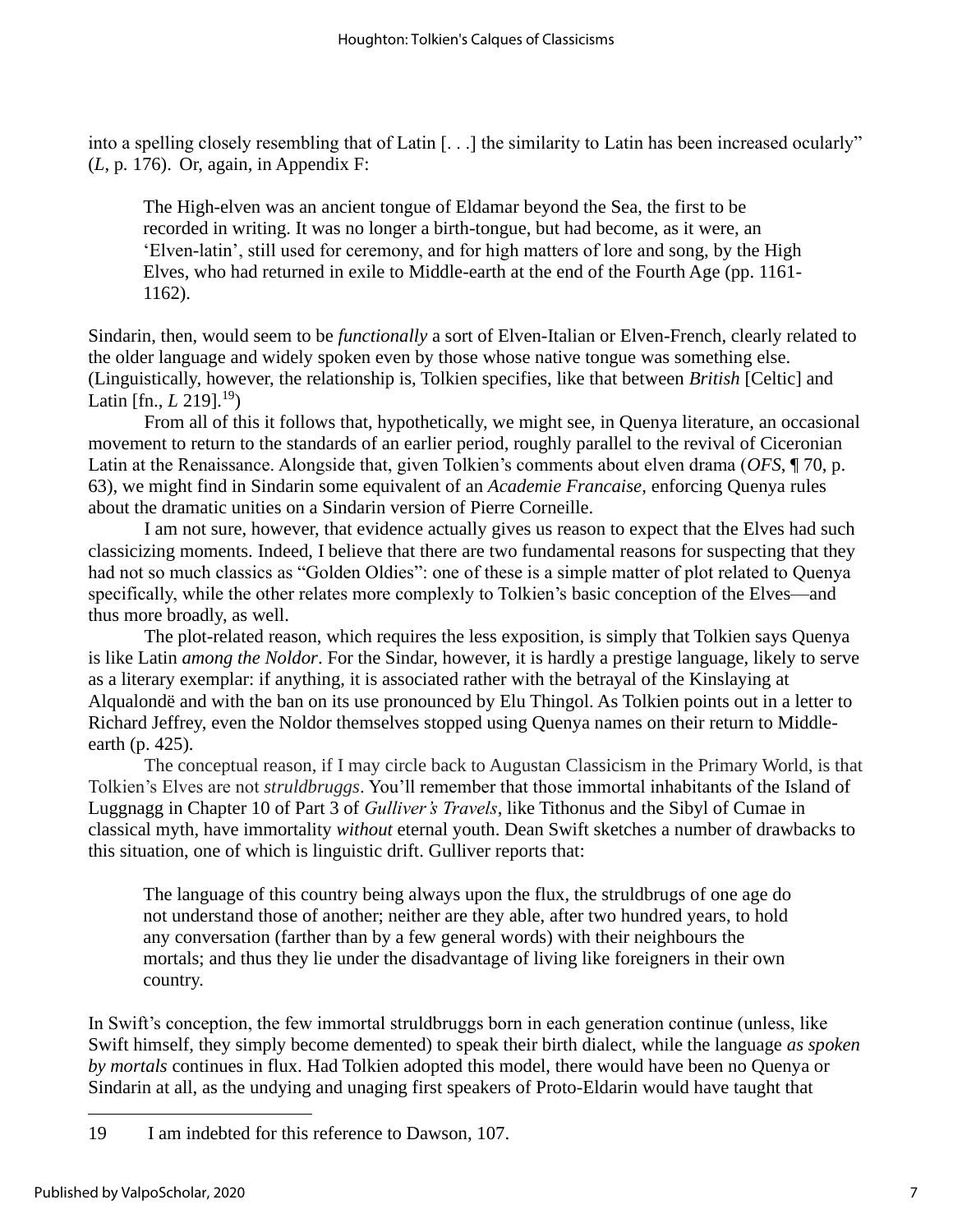language to their children, grand-children and so on, down through endless generations *tenn' ambarmetta*, until the ending of the world.

So why would the language of immortals change? Partly, Tolkien suggests, as a result of their immersion in the changing stream of time. As Fimi notes (pp. 183-4), Tolkien tends to see Valarin as unchanging, or virtually so (*LR,* p. 168). In contrast, he describes the development of Eldarin languages as accelerating greatly once the Years of the Sun and Moon begin (*LR*, p. 177)—years which pass on a vaster scale than seem to be involved in Swift's conception. (Consider, for purposes of comparison, that from the tentative date of the early Germanic sound shift described by Grimm's Law to the present is about 2500 years, which is roughly how old Arwen is at the birth of Thorin.) In addition to these temporal factors, however, Tolkien also posits that Elvish languages developed simply because Elves, whose endonym Quendi designates them as pre-eminently "The Speakers," enjoyed changing them (*S*, p. 49). As Fimi points out (p. 189), in the 1950s era document "The Teachings of Pengolod," Tolkien even considers the theory that Elves remember their older languages but think only in the newest one.<sup>20</sup> Granted all this, the classicizing instinct, the instinct to value earlier times *more* than one's own, would seem to run precisely contrary to Elvish nature.<sup>21</sup>

Still, all this being said, Quenya did continue in literary use among the Noldor, not only for lore, but also, as our longest example of the language shows, for lyric, specifically for lament. And that continued literary use of a language no longer used for ordinary speech at least approaches classicism. But I think the case of Galadriel may in fact illustrate why it is actually something *slightly* different. In "Namarië," Galadriel, a Noldo older than the sun and moon, does *not* use Quenya as a way of following an otherwise distant stylistic example. Rather, it serves her for reminiscence, nostalgia, perhaps even for recovery, to use a term of Tolkienian significance. Admittedly, Galadriel is the last of the Noldorin exiles in Middle-earth, and thus the last to have Quenya as a birth-tongue; but it seems to me that even for later generations of the High Elves, the language never occupied that *particular* distance which would have made it a model, rather than a memory.

And this, finally, is what is I think particularly cheeky about Bilbo's poem. Partly, perhaps even mostly, Strider is warning Bilbo, who is, as Gandalf once reminded him, "only quite a little fellow in a wide world" (*H*, p. 317) against ordinary presumptuousness. But consider Lindir's comments that "it is not easy for us to tell the difference between two mortals [ . . . ] Mortals have not been our study" (*FR*, II, I, p. 253). These words are jesting, and indeed are *provoked by* a jest on Bilbo's part, since, as we noted, he actually wrote virtually the whole poem. Yet there is a nugget of truth beneath the jokes. Mortals writing for an audience of immortals would constantly have to remind themselves of what would be an unconscious assumption, indeed a *given*, among *immortal* poets: that is, *that sooner or later the subjects of one's poems could be expected to hear them*. William Faulkner wouldn't have gotten quoted in Rivendell for saying that "The past is never dead. It's not even past" (p. 73): to an audience of reincarnatable immortals, that's not wry wit, just fact. Elvish poets introducing a new epic of Gondolin would instinctively expect that they might have Glorfindel in the front row—an expectation which mortal poets, in the unlikely event of their *having* an immortal audience, would need

<sup>20</sup> "[ . . . ] the Eldar readily learn to use other tongues skillfully, and are slow to forget any that they have learned, but these remain as they were learned, as they were written in the unchanging ages of a book; whereas the *coirëa quenya*, the language of thought, grows and lives within, and each new stage overlies those that went before, as the acorn and sapling are hidden in the tree" (*Peoples*, 399- 400)

<sup>21</sup> There is, admittedly, also the elvish desire, displayed in the three rings, to make time stand still: but that is still different, I think, from the classicizing attitude that takes the past as an examplar for the present.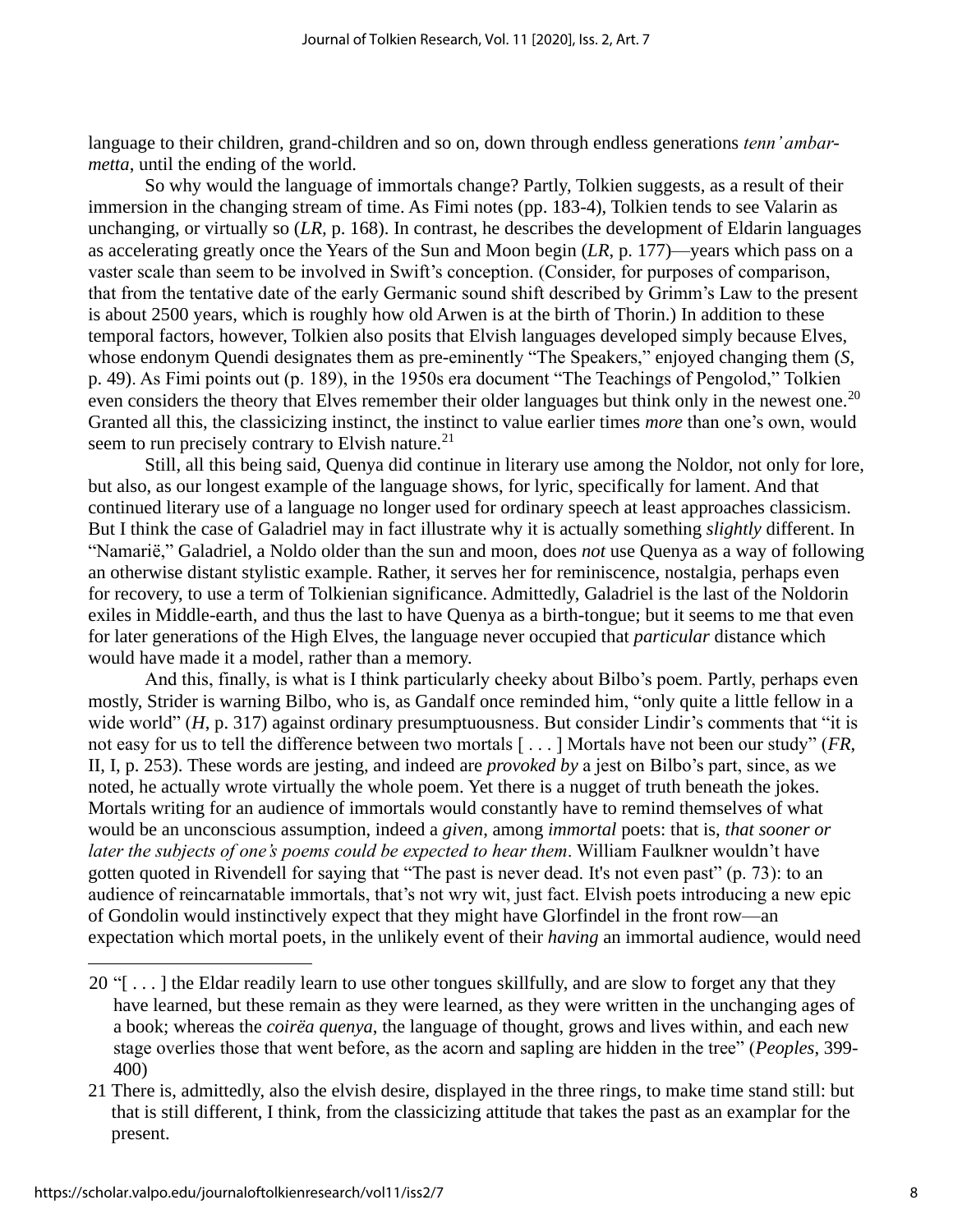to cultivate. So far as we know, the son of Eärendil does not actually find Bilbo's poem cheeky—so it appears that mortals *can* cultivate the immortal attitude: but it is not natural for them.

#### V. Conclusions

So, in summary, we see, in the *legendarium* suggestions of:

- predictably Victorian attitudes toward Elvish classics among the hobbits;
- a somewhat surprising resistance to Elvish and Gondorian culture among the Rohirrim;
- enthusiastic emulation of Elvish models by the Númenoreans and their successors in Middle-earth; and
- an immortal immunity to classicism among the elves.

As I said at the beginning, despite the copious detail of Tolkien's world-building, we don't have the sorts of cultural items that would support a rigorous analysis of all of this. Moreover, I don't think there's a case to be made that Tolkien *sets out* to depict these various aspects of classicism: they are, so to speak, emergent properties of other things he wants to accomplish.

But perhaps a focus simply on the emergent properties of Tolkien's work considered in itself is *not* in fact quite the right way to speak. Indeed, the very process of invoking Classicism amounts to a positioning of Tolkien himself *with respect to* the Augustan period. And the high Modernism of the early twentieth century, which was also a classicizing movement, has something to say about this sort of positioning. T. S. Eliot, for instance, famously stated in 1928 that his point of view was "classicist in literature, royalist in politics, and anglo-catholic in religion" (*Andrewes*, p. ix). And Eliot's great manifesto from 1919, "Tradition and the Individual Talent," would suggest that, on a classical view of the matter, emergent properties grow not only from Tolkien's own intentions, but from the web of literature itself:

The historical sense [Eliot declares] compels a man to write not merely with his own generation in his bones, but with a feeling that the whole of the literature of Europe from Homer and within it the whole of the literature of his own country has a simultaneous existence and composes a simultaneous order. [ . . . ] No poet, no artist of any art, has his complete meaning alone. His significance, his appreciation is the appreciation of his relation to the dead poets and artists. You cannot value him alone; you must set him, for contrast and comparison, among the dead. [ . . . ] The existing monuments form an ideal order among themselves, which is modified by the introduction of the new (the really new) work of art among them. The existing order is complete before the new work arrives; for order to persist after the supervention of novelty, the *whole* existing order must be, if ever so slightly, altered; and so the relations, proportions, values of each work of art toward the whole are readjusted [ . . . ] Whoever has approved this idea of order, of the form of European, of English literature will not find it preposterous that the past should be altered by the present as much as the present is directed by the past.  $(\P 4)$ 

Though they had a mutual friend in Charles Williams, Tolkien apparently found little to admire in Eliot's work.<sup>22</sup> But whether through scholarship which transformed the reading of *Beowulf* or through

<sup>22</sup> Writing about Lewis after his death (in April, 1964), Tolkien says, "That [Lewis's] literary opinions were ever dictated by envy (as in the case of T. S. Eliot) is a grotesque calumny. After all it is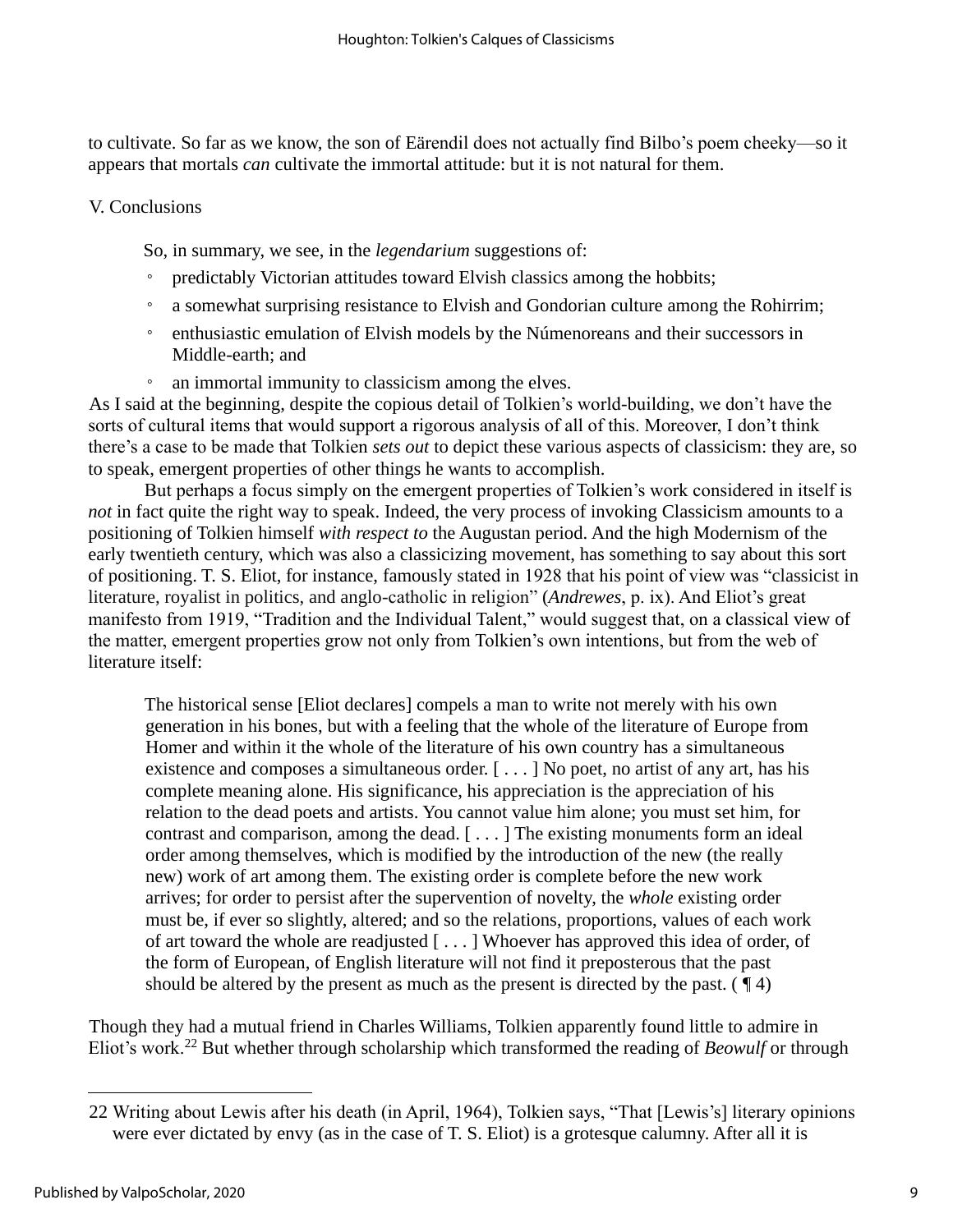fantasy which reinvigorated both the medieval and medievalism, Tolkien would serve Eliot's classicism well as an example of a highly individual talent with a capacious sense of tradition who did indeed by his present work alter the past.

possible to dislike Eliot with some intensity even if one has no aspirations to poetic laurels oneself" (*L*, p. 350).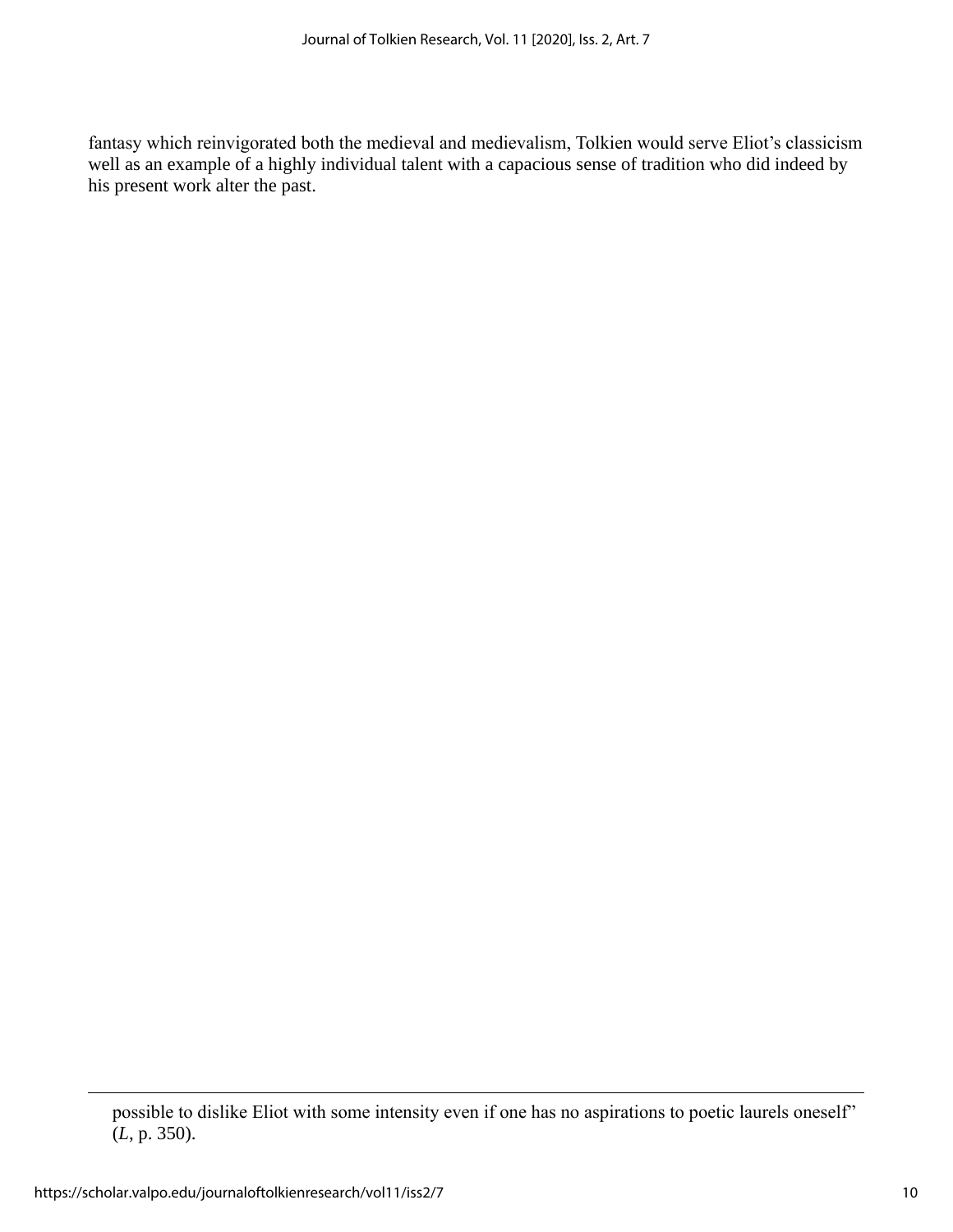#### Works Cited

- Chambers, R. W. *Wïdsith: a study in Old English Heroic Legend*, Cambridge: Cambridge UP, 1912. [archive.org/details/widsithstudyinol00chamuoft/](http://archive.org/details/widsithstudyinol00chamuoft/) .
- Chance, Jane and Alfred K. Siewers, editors. *Tolkien's Modern Middle Ages*, New York, Palgrave Macmillan, 2005.
- Dawson, Deirdre. "English, Welsh, and Elvish: Language, Loss, and Cultural Recovery in J. R. R. Tokien's *The Lord of the Rings*, Chance and Siewers, pp. 105-120.
- Eliot, T. S. *For Lancelot Andrewes: Essays on Style and Order,* London: Faber and Gwyer, 1928.
- ---. "Tradition and the Individual Talent," [https://www.poetryfoundation.org/articles/69400/tradition](https://www.poetryfoundation.org/articles/69400/tradition-and-the-individual-talent)[and-the-individual-talent](https://www.poetryfoundation.org/articles/69400/tradition-and-the-individual-talent) .
- Faulkner, William. *Requiem for a Nun,* New York, Vintage, 2011.
- Fimi, Dimitra. *The Creative Uses of Scholarly Knowledge in the Writing of J. R. R. Tolkien,*  Dissertation, Cardiff University, 2005.

Harper, Douglas. *The Online Etymological Dictionary,* [www.etymonline.com.](http://www.etymonline.com/)

- Harrisson, Juliette. '"Escape and Consolation": Gondor as the Ancient Mediterranean and Rohan as the Germanic World in *The Lord of the Rings*,' Williams, pp. 329-348.
- Holmes, John R. "Tolkien, *Dustsceawung*, and the Gnomic Tense: Is Timelessness Medieval or Victorian?" Chance and Siewers, pp. 43-58.
- Johnson, Samuel. *A Dictionary of the English Language: A Digital Edition of the 1755 Classic by Samuel Johnson*, edited by Brandi Besalke, last modified: December 6, 2012. <https://johnsonsdictionaryonline.com/> [references are to "page view" format].
- Long, Omera Floyd. "The Attitude Of Alcuin Toward Vergil," *Studies in Honor of Basil L. Gildersleeve,* Baltimore, John Hopkins UP, 1902, pp. 377-386.
- Riddehough, Geoffrey B. "William Morris's Translation of the 'Aeneid,' *The Journal of English and Germanic Philology*, Vol. 36, No. 3 [July, 1937], pp. 338-346. <https://www.jstor.org/stable/27704282> .
- Shippey, Thomas. *The Road to Middle-earth: How J. R. R. Tolkien Created a New Mythology*, Boston, Houghton Mifflin, 2003.
- ---. "William Morris and Tolkien: Some Unexpected Connections," *Tolkien and the Classics*, edited by Roberto Arduini, Giampolo Canzonieri, and Claudio A. Testi, Cormarë Series 42, Zurich and Jena, Walking Tree, 2019, pp. 229-245.
- Straubhaar, Sandra Ballif. "Myth, Late Roman History, and Multiculturalism in Tolkien's Middleearth," *Tolkien and the Invention of Myth: A Reader,* edited by Jane Chance, Lexington, University Press of Kentucky, 2004, pp. 101–17.
- Swift, Jonathan. *Gulliver's Travels*, <https://www.gutenberg.org/files/829/829-h/829-h.htm>
- Taylor, Lily Ross. "The Centuriate Assembly before and after the Reform," *The American Journal of Philology*, 78:4 (1957), pp. 337-354.
- Tolkien, J. R. R. [*H*] *The Hobbit*, Boston, Houghton Mifflin, [1987].
- ---. [*L*] *Letters*, selected and edited by Humphrey Carpenter, with the assistance of Christopher Tolkien, Boston, Houghton Mifflin, 1981.
- ---. [*FR*, *TT*, *RK*] *The Lord of the Rings*, Boston, Houghton Mifflin, 1991.
- ---. [*LR*] *The Lost Road: and Other Writings*, The History of Middle-earth, V, edited by Christopher Tolkien, Boston, Houghton Mifflin, 1987.
- ---. [*OFS*] *Tolkien On Fairy-stories*, expanded edition with commentary and notes, edited by Verlyn Flieger and Douglas A. Anderson, HarperCollins, 2008.
- ---. [*Peoples*] *The Peoples of Middle-earth*, The History of Middle-earth, XII, edited by Christopher Tolkien, Boston, Houghton Mifflin, 1996.